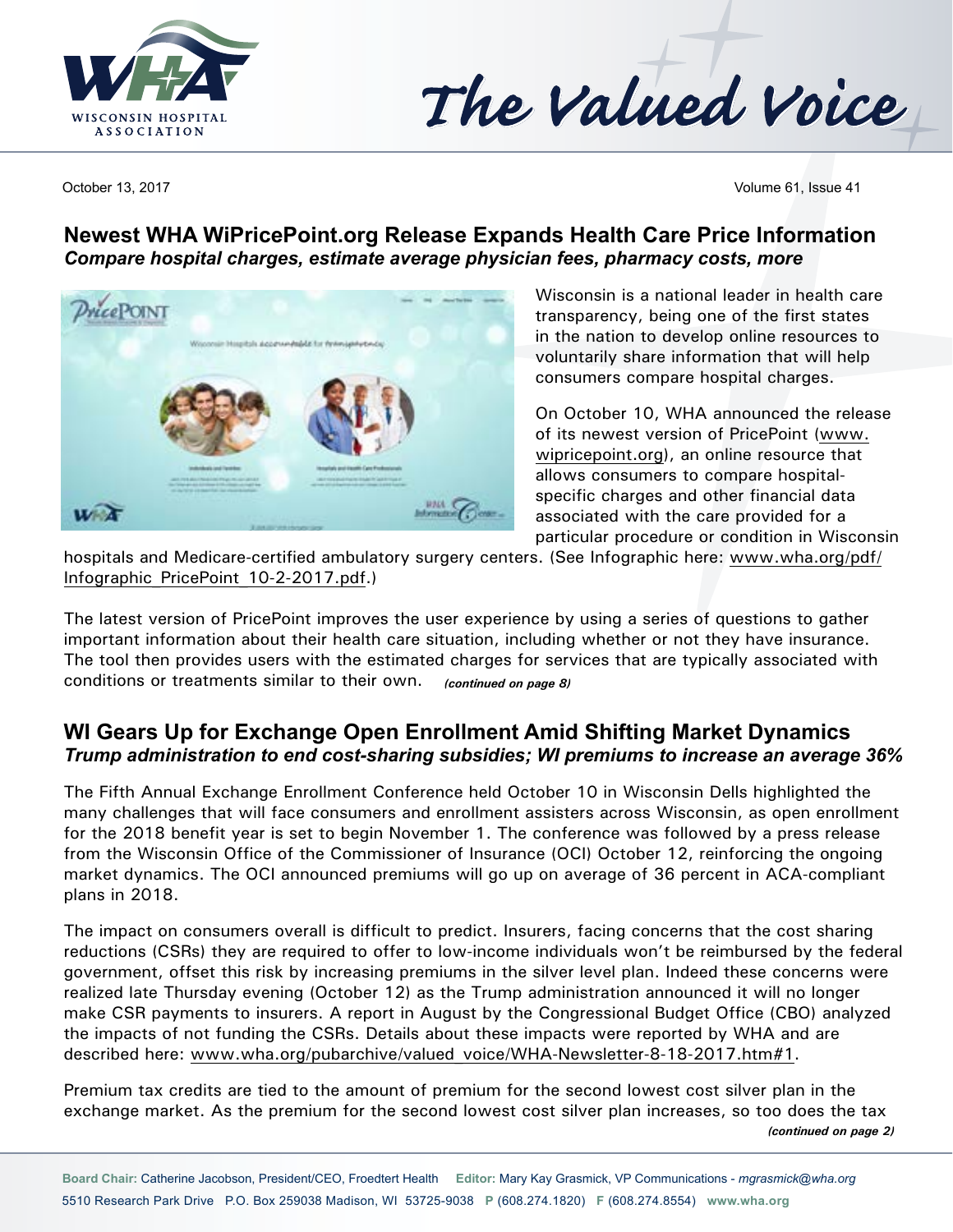## **Continued from page 1 . . . WI Gears Up for Exchange Open Enrollment**

credit, while the amount the consumer has to pay generally stays the same. Thus, because insurers increased premiums significantly for the silver level plans to account for their losses for the CSRs, the tax credits for consumers will go up, offsetting the premium increase. With a larger tax credit, consumers might want to shop around for different plan options. On the other hand, consumers without tax credits will likely face higher premiums.

For consumers, and those assisters helping them to enroll in coverage, the premium change is just one of the many dynamics in play. Speakers at the Enrollment Conference noted several additional challenges for the upcoming year. First, the open enrollment period will be shorter, running from November 1 through December 15. Second, the federal government has already announced the [healthcare.gov](http://healthcare.gov) system will be taken offline for maintenance at various times throughout the enrollment period. Finally, funding for enrollment assisters was cut over 40 percent this year.

Joanne Alig, WHA senior vice president, policy and research, participated in a panel discussion along with Casey Himebauch, Wisconsin's deputy Medicaid director, and Andrea Callow with Families USA. The panel discussed what consumers will need to know for 2018.

Alig highlighted that consumers will need to consider if their current insurer will still be participating in the exchange in their county in 2018. "By our count, there will be at least 50 counties that will have fewer insurers participating in that county," said Alig. "Consumers will need to review plan options, consider the provider networks and make choices about the plan that is best for them."

Along with their announcement October 12, OCI released their latest map of insurers participating in the individual market and the exchange market by county. The latest information is similar to the information released by WHA in August (www.wha.org/pubarchive/valued voice/WHA-Newsletter-8-11-2017. [htm#](http://www.wha.org/pubarchive/valued_voice/WHA-Newsletter-8-11-2017.htm)1) with a few notable changes for Security Health Plan. Security is expanding their coverage area to include Buffalo, Florence and Menominee counties, but will no longer participate in Monroe and Waushara counties. An updated county-by-county table from WHA can be found here: [www.wha.org/](http://www.wha.org/pdf/Exchangeparticipationbycounty10-12-17.pdf) [pdf/Exchangeparticipationbycounty10-12-17.pdf](http://www.wha.org/pdf/Exchangeparticipationbycounty10-12-17.pdf).

The OCI's press release is here: [https://oci.wi.gov/Pages/PressReleases/20171012OpenEnrollment.aspx.](https://oci.wi.gov/Pages/PressReleases/20171012OpenEnrollment.aspx) A link to OCI's table showing the premium amount for the second lowest cost silver plan by county can be found here: [https://oci.wi.gov/Pages/PressReleases/20171012OpenEnrollmentSLCSP.pdf.](https://oci.wi.gov/Pages/PressReleases/20171012OpenEnrollmentSLCSP.pdf)

# **Political Action Spotlight**

## **Will You Help The WI Hospitals State PAC/Conduit Raise \$50k in 50 Days?**  *Next contributor list runs Oct. 20*

As the 2017 Wisconsin Hospitals State PAC & Conduit fundraising effort moves into the final quarter of the year, it launched the \$50K in 50 Days push to help the campaign move closer to its aggressive goal of raising over \$312,000 this year. The \$50K in 50 Days effort runs from October 5 - November 24.

"I am pleased to announce that in just the first seven days of this effort, roughly \$10,000 has come in already," said WHA Advocacy Committee Chair Mike Wallace. "There is still much more to be done over the next 43 days, and I strongly encourage everyone who cares about Wisconsin's high-value health care system to participate today."

With the strong fundraising week, the 2017 Wisconsin Hospitals State PAC & Conduit campaign topped the \$252,000 mark with contributions from 266 contributors. This is an average contribution of \$947 per person and puts the 2017 campaign at 81 percent of goal. *(continued on page 3)*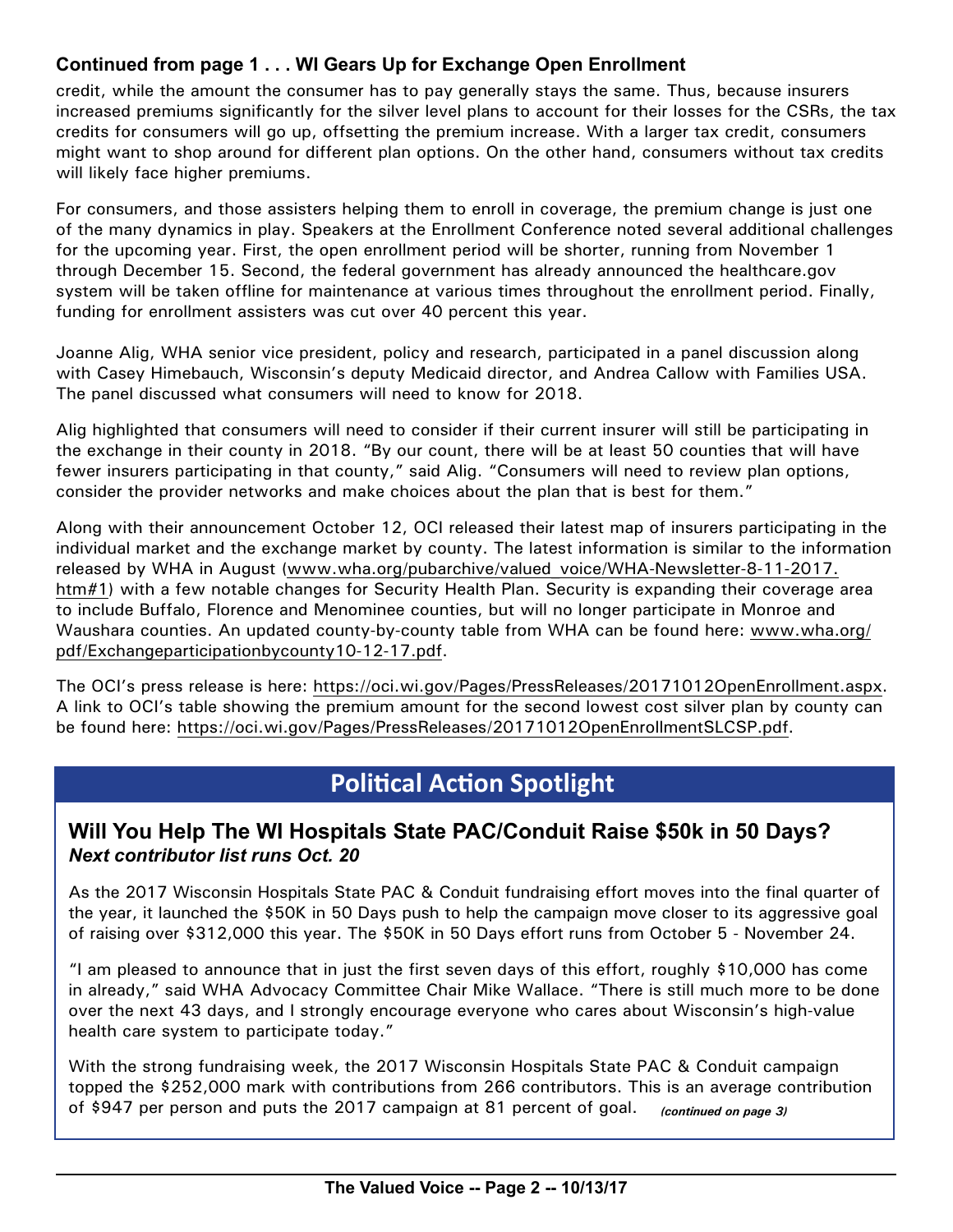#### **Continued from page 2 . . . Political Action Spotlight**

Contributing today will help the campaign raise \$50,000 in 50 days and also ensure your name is on the next contributor list, which will run in the October 20 edition of *The Valued Voice*. Log on to [www.whconduit.com](http://www.whconduit.com) to contribute or call WHA's Jenny Boese directly at 608-268-1816 or Nora Statsick at 608-239-4535.

## **Workforce Council Explores Career Pathways & Pathway Funding**  *Council Chair ends 6-year term*

Nicole Clapp, CEO, Grant Regional Health Center, Lancaster, chaired her last WHA Council on Workforce Development October 12. WHA and council members shared their appreciation for Nicole's leadership.

"We appreciate Nicole's service, and we sincerely thank her for chairing a Council that addresses one of WHA's top priorities—workforce." According to WHA President/CEO Eric Borgerding, "Nicole understands the challenges of staffing a hospital around the clock. Her expertise and leadership have been indispensable in helping to inform the Council's dialogue and recommendations to the WHA Board."

The October 12 Council meeting covered a broad array of topics, including new health care career pathways, legislative accomplishments and priorities related to workforce, and the soon-to-be released 2017 WHA Wisconsin Health Care Workforce Report.





*Ann Zenk, WHA Vice President, Workforce and Clinical Practice, and Nicole Clapp, WHA Workforce Council Chair and CEO, Grant Regional Health Center, Lancaster.*

*Lauren Smith, PhD, Director of Adult Learning, and Liz Hachten, Associate Dean for Letters and Sciences, UW Whitewater*

UW-Whitewater is considering how best to shape a degree completion program for associate's degree holders in allied health fields, such as occupational and physical therapy assistants, radiographers and respiratory therapists, and Council members had an opportunity to weigh in. Lauren Smith, PhD, director of adult learning, and Liz Hachten, associate dean for letters and sciences, UW-Whitewater, posed program questions to the Council, such as career opportunities for degree holders and what type of courses in what setting should be offered. Council members agreed that a bachelor's degree program in health care leadership for allied health professionals would address a need for health care leaders across settings, health educators, population health navigators and case managers. Council members recommended a broad degree in health care leadership as preferable to specialized degree paths, noting, they already have their technical specialty grounding them in health care; the up and comers need to be able to lead on a broader level than their specialty. While online programs offer access and convenience, this Council comprised of health care executives and HR leaders noted, "It can't all be online; our future leaders need to be able to communicate, problem solve, negotiate and resolve conflict," emphasizing the need for in-person interaction.

WHA Senior Vice President of Government Relations Kyle O'Brien provided a budget and legislative update. O'Brien shared highlights of the now enacted 2017-19 state budget, including no cuts to Medicaid funding, an 83 percent increase to Medicaid's Disproportionate Share Hospital (DSH) program,

*(continued on page 4)*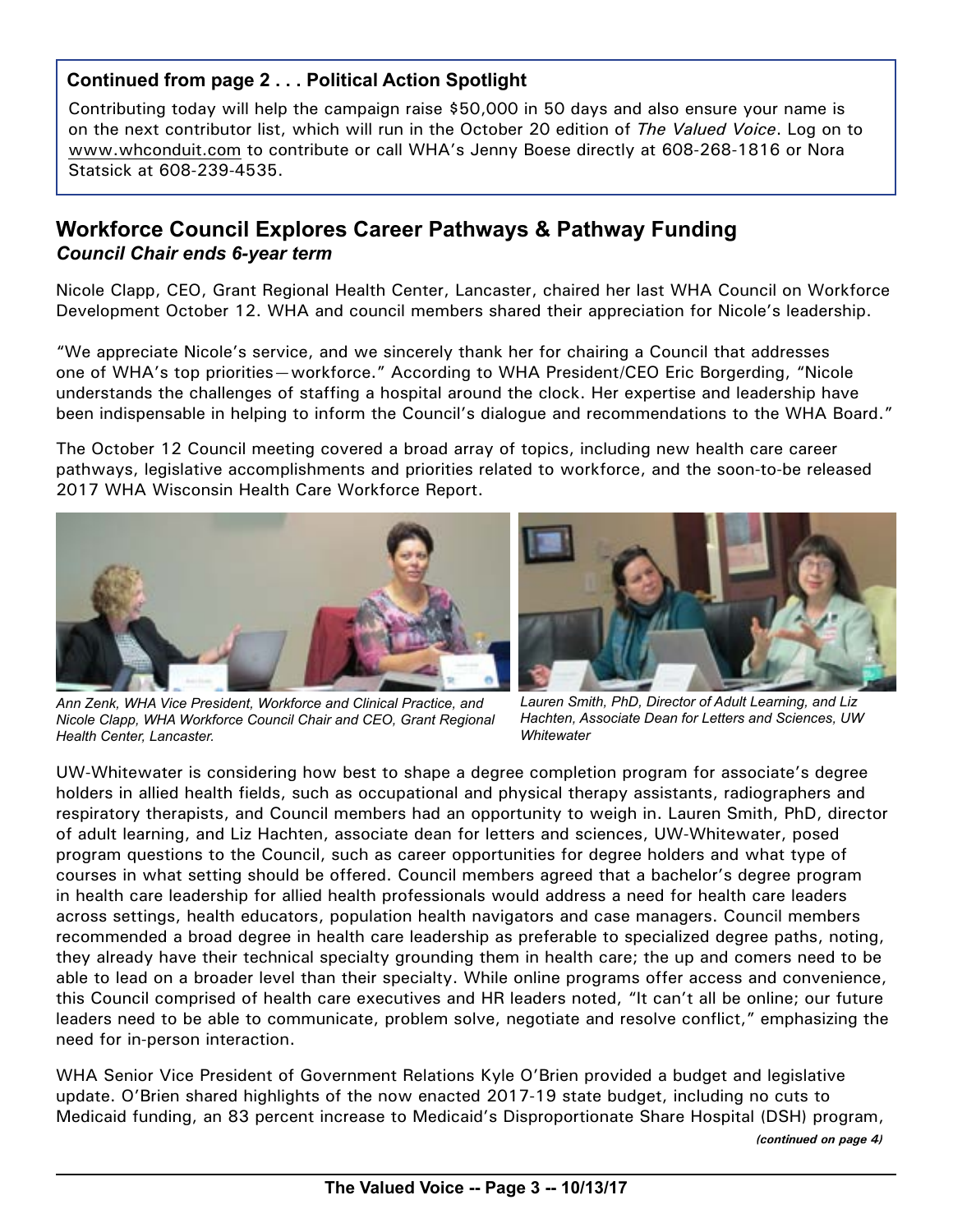### **Continued from page 3 . . . Workforce Council Explores Career Pathways & Pathway Funding**

and a new WHA-created Medicaid Rural Critical Care Supplement payment for hospitals who only miss DSH payments because they do not provide OB care. O'Brien encouraged members to continue to pursue grant opportunities made available by enactment of the Wisconsin biennial state budget, stating, "The state budget includes two new, WHA-created rural health care workforce training programs, modeled after our success in the GME grant program, providing matching dollars for a hospital or clinic to train physician assistants and advanced practice nurses, and for the creation of allied health professional training consortia by hospitals, health systems and educational institutions."

In providing an update to the Worker's Compensation Advisory Council's fee schedule proposal, opposed by WHA, O'Brien said, "Wisconsin's top-quality health care impacts Wisconsin's work comp program, getting Wisconsin workers back to work faster, using fewer temporary total disability days than any other state, with costs that compare favorably to the national average; yet the Workers Compensation Advisory Council voted to support a fee schedule to reimburse hospitals, doctors and other practitioners who provide health care services to injured workers through the worker's compensation program." HR leaders from the Council agreed that fee schedules would not reduce our costs as employers.

Finally, O'Brien provided an update on legislation that would exempt large employers from state FMLA requirements. Workforce council members were supportive of this solution to a problem HR leaders and employers face. One member noted, "FMLA harmonization would provide a solution to HR departments having two sets of laws to comply with and would maintain benefits for Wisconsin employees at current levels."

Building on O'Brien's legislative update, Ann Zenk, WHA vice president, workforce and clinical practice, provided an update on Wisconsin's progress to join the Enhanced Nurse Licensure Compact (eNLC). The eNLC allows nurses holding a license issued by another state participating in the compact to continue to utilize a voluntary, alternative and expedited process to receive a privilege to practice nursing in Wisconsin. Zenk said, "This is a legislative priority for the fall session, and with 96 cosponsors for eNLC Assembly Bill 500 and Senate Bill 417, great progress is being made."

Zenk also was able to provide a preview of the WHA 2017 Wisconsin Health Care Workforce Report, due for release later in October. "This year's report includes stories from across the state demonstrating the workforce challenges, opportunities, and innovations Wisconsin's hospitals, health systems, educators and policymakers take on in building Wisconsin's health care workforce," said Zenk.

# **Health Systems Share Opioid Strategies at Coalition Meeting**

Multiple WHA member organizations presented strategies they are utilizing to prevent opioid abuse and create new opportunities for treatment at a meeting of the Wisconsin Prescription Drug Abuse Coalition at the State Capitol October 6. The Coalition is co-chaired by Rep. John Nygren, Attorney General Brad Schimel, and Tim Westlake, MD, vice chair of the Wisconsin Medical Examining Board.

Steve Kulick, MD, CMO, ProHealth Care and chair of the WHA Physician Leaders Council, provided a presentation on ProHealth Care's implementation of an integration of the new Wisconsin Enhanced Prescription Drug Monitoring Program (ePDMP) with its Epic electronic health record (EHR) system.

Kulick said the ePDMP functionality enabling the ePDMP to connect to ProHealth Care's Epic EHR removed a significant burden on physicians' time.

"During the course of a physician's day, those extra clicks for each check of the ePDMP added up to a lot of time," said Kulick. Kulick and Westlake praised the value of the ePDMP data in a physician's practice and the impact of ePDMP integration on reducing the time it takes for a physician to access that information. *(continued on page 5)*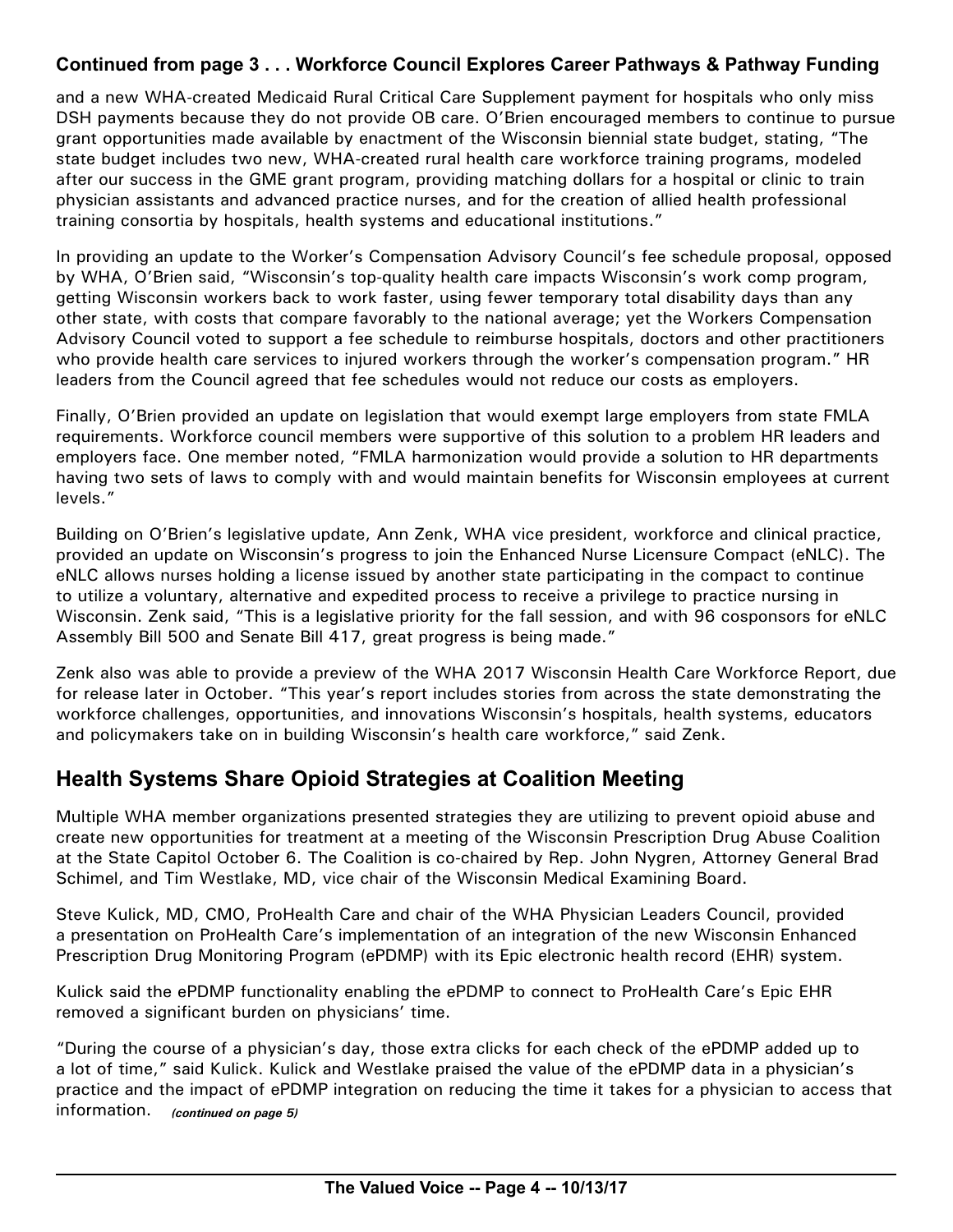## **Continued from page 4 . . . Health Systems Share Opioid Strategies at Coalition Meeting**

Michael Larson, PhD, director, controlled medication policy, Marshfield Clinic, provided an overview of Marshfield's continually evolving approach to opioid prescribing, monitoring and intervention. Larson shared Marshfield's approach to utilizing data and developing internal metrics to drive its approach to developing and utilizing targeted best practices and prescriber education for treating pain.

Larson also discussed Marshfield Clinic's opening of their Alcohol and Drug Recovery Center through the Family Health Center that is partially supported by state HOPE grant funding and a federal HRSA grant. Larson reported the Center has seen 167 patients for medication assisted treatment (MAT) since opening and that a key component of that program is the connection of patients with care coordination teams.



*From left: Rep. John Nygren; Tim Westlake, MD; Attorney General Brad Schimel; Steve Kulick, MD; Andrea Magermans*

Catherine Best, MD, a family medicine physician at Aurora Health Care, presented an innovative approach that she and Aurora Health Care has developed in which a primary care physician acts as a MAT prescriber. Best said the program is attempting to overcome the dual challenges of difficulties in recruiting addiction medicine specialists and barriers to utilizing already busy primary care providers in an MAT role.

Key parts of the implementation included placement of the MAT primary care prescriber within a behavioral health center, working to develop nursing and physician protocols and templates for primary care providers to prescribe MAT, and developing a compensation model that recognizes the additional costs to primary care providers that wish to prescribe MAT.

Charles Schauberger, MD, MS, an OB/GYN physician at Gundersen Health System shared findings and conclusions from a study undertaken within the Gundersen OB/GYN department on antepartum use of opioid medications. Schauberger shared that as a result of feedback provided to providers on their antepartum use of opioids, Gundersen saw a significant reduction in the number of antepartum opioid prescriptions following vaginal delivery.

Thomas Cheliminsky, MD, professor of neurology at the Medical College of Wisconsin shared research on pain physiology and discussed educational efforts to change primary care physicians' paradigm on pain physiology and their approach to pain.

Andrea Magermans, managing director of the Wisconsin ePDMP, gave a presentation on the status of the ePDMP and future enhancements. Magermans said the ePDMP vendor has now connected to five health *(continued on page 6)*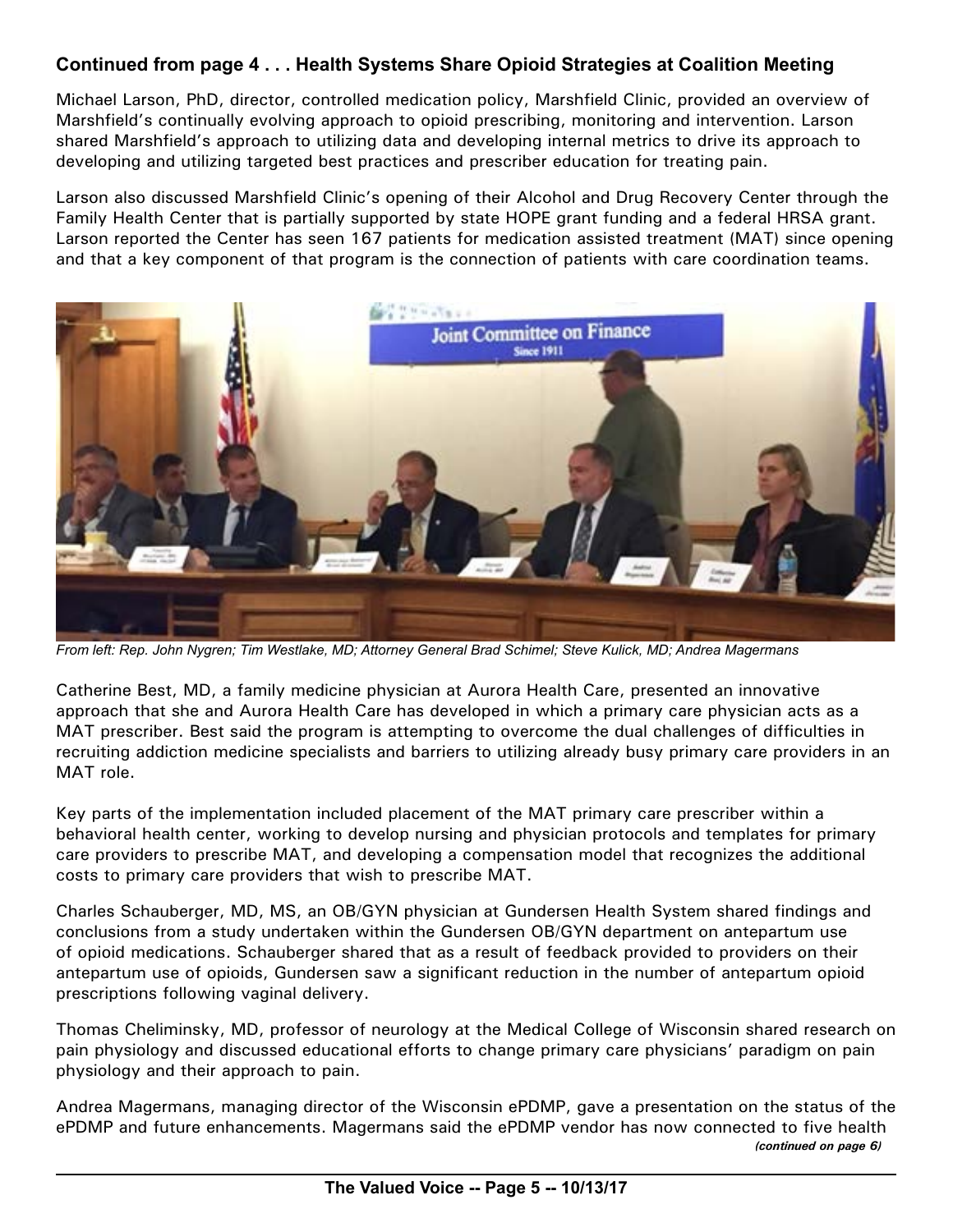#### **Continued from page 5 . . . Health Systems Share Opioid Strategies at Coalition Meeting**

systems' EHRs and another five health systems are in testing/configuration for an integration with their EHR. Magermans also reported on upcoming new reporting and medical coordinator functionality within the ePDMP.

Jessica Geschke, statewide program coordinator for Wisconsin Voices for Recovery at UW-Madison Continuing Studies, discussed hospital-based recovery coaching and peer support as a model that utilizes trained recovery coaches in a hospital emergency department setting to help individuals enter into and navigate systems of care. Geschke provided an overview of how the model works and the role of the recovery coach or peer support provider. As part of a federal grant received by the State of Wisconsin, UW-Madison Continuing Studies is developing a process for hospitals to submit applications for grant funding to implement recovery coaching models within hospital emergency departments.

If you would like to receive presentation slides from the Coalition meeting, contact Matthew Stanford, WHA general counsel, at *[mstanford@wha.org](mailto:mstanford@wha.org)*.

## **WHA Hosting Webinar on ePDMP Medical Coordinator Access**

On Tuesday November 7, from 12:00-12:45 p.m., WHA will host a complimentary WHA Member Forum webinar that will provide information about the Wisconsin Enhanced Drug Monitoring Program's (ePDMP) new "medical coordinator" functionality that enables certain individuals within health care organizations to view prescribing metrics reports and audit trails. In general, individuals with medical oversight and quality assessment and improvement roles at health care organizations may have access to the ePDMP's medical coordinator functionality.

Andrea Magermans, managing director of the Prescription Drug Monitoring Program at the Wisconsin Department of Safety and Professional Services, will present information on the role of the medical coordinator in the Wisconsin ePDMP; how to register as a medical coordinator in the Wisconsin ePDMP; and how to access ePDMP prescribing metrics reports specific to a medical coordinator's prescribers.

Audiences that may be interested in this webinar include chief medical officers, other physician leaders with prescriber oversight roles, and quality managers.

To register for this webinar, go to: [www.cvent.com/](http://www.cvent.com/d/9tql1b)d/9tql1b.

# **Luchsinger Joins WHA Quality Department**



*Elizabeth Luchsinger*

Elizabeth Luchsinger is the newest member of the WHA quality department. Before joining WHA, Luchsinger was director of quality, risk and compliance at Edgerton Hospital for the past seven years. During that time she developed Edgerton's quality program and led the hospital's efforts to become Joint Commission accredited.

"Elizabeth is a valuable addition to our team, helping to support the important work our members are doing to keep patients safe and deliver quality care," said Beth Dibbert, WHA quality director.

Luchsinger will be closely involved in quality improvement activities with WHA member hospitals as an advisor in the Hospital Improvement Innovation Network

(HIIN). She holds a bachelor's degree in elementary education and a masters of business administration.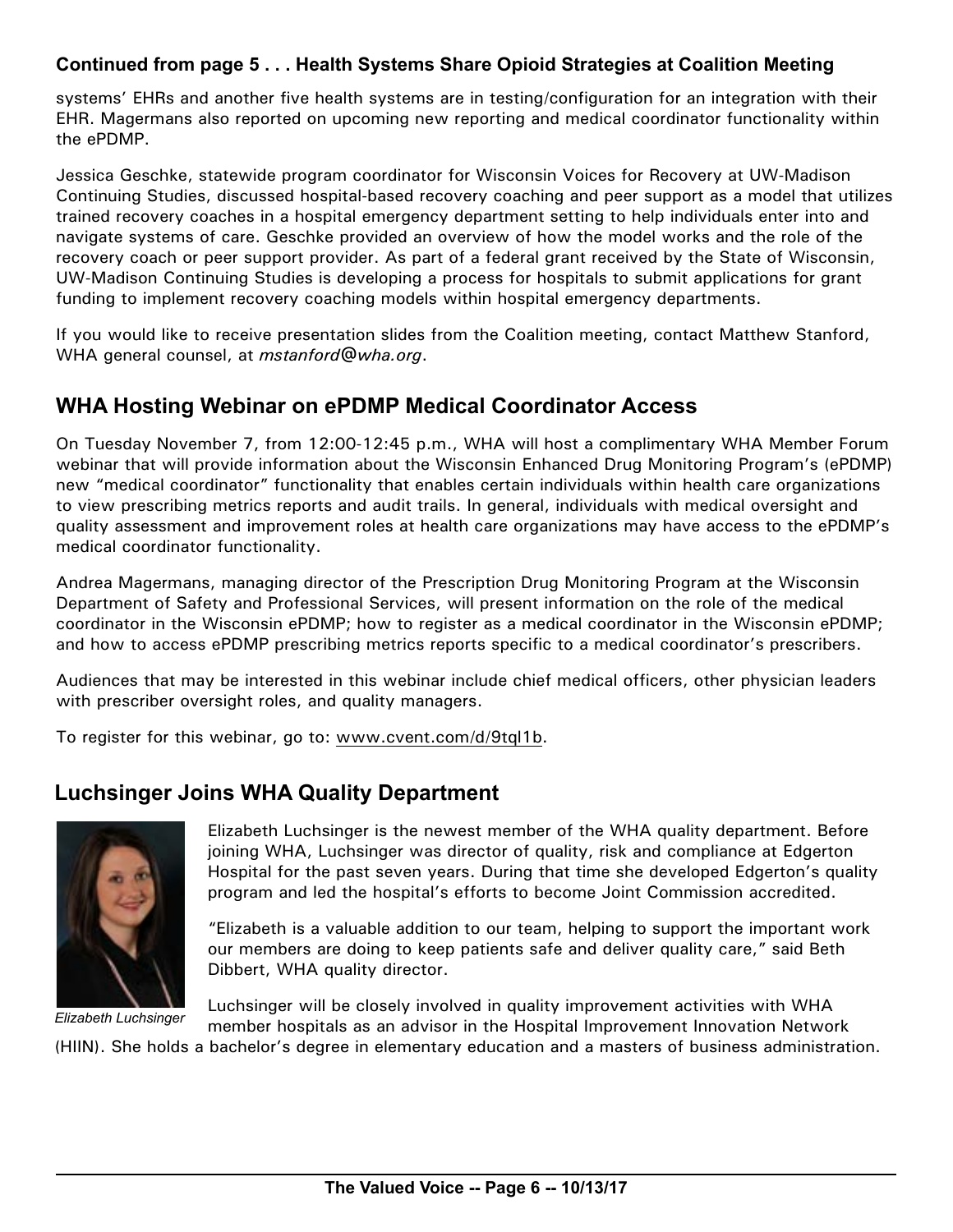# **Grassroots Spotlight**

# **Rep. Zimmerman Speaks at WHA West Central Region Annual Trustee Forum**



The Wisconsin Hospital Association's West Central Region hosted its Trustee Forum October 11 at HSHS Sacred Heart Hospital in Eau Claire. This annual event brings hospital/health system leaders together with their trustees for a networking dinner and featured speaker.

This year, the 50 attendees were able to hear Rep. Shannon Zimmerman, an entrepreneur with a global language translation company,

provide his perspective on being a freshman legislator as well as hear his thoughts about the state's future economic development potential. During his comments, Zimmerman highlighted the importance of its health care sector, saying, "What you do is so valued" in our communities.

While discussing workforce, Zimmerman indicated health care was a "strategic area" where investments should be made. Deb Rudquist, CEO of Amery Hospital & Clinic, was able to provide her perspective on how investments being made by the state in graduate medical education (GME) are paying multiple dividends already. The GME dollars Rudquist was referring to stem from WHA's seminal report on physician workforce and WHA's successful efforts to establish a state-funded pool of dollars for rural residencies.



*Rep. Shannon Zimmerman*



Rudquist told the group that the availability of these targeted GME funds for Amery (in partnership with Hudson, both of Health Partners) resulted in the following outcomes:

- Ability to create multiple new residency positions;
- Ability to attract over 70 qualified candidates from accredited medical schools to these new residencies; and,
- Ability to attract practicing physicians who said they wanted to relocate to Amery in order to help teach the new residents.

Rudquist said the latter outcome was unexpected and that all of the physician positions at Amery Hospital & Clinic are full for the first time in years.

In closing, Zimmerman urged attendees to never "underestimate the power of a phone call or an email" to elected officials.